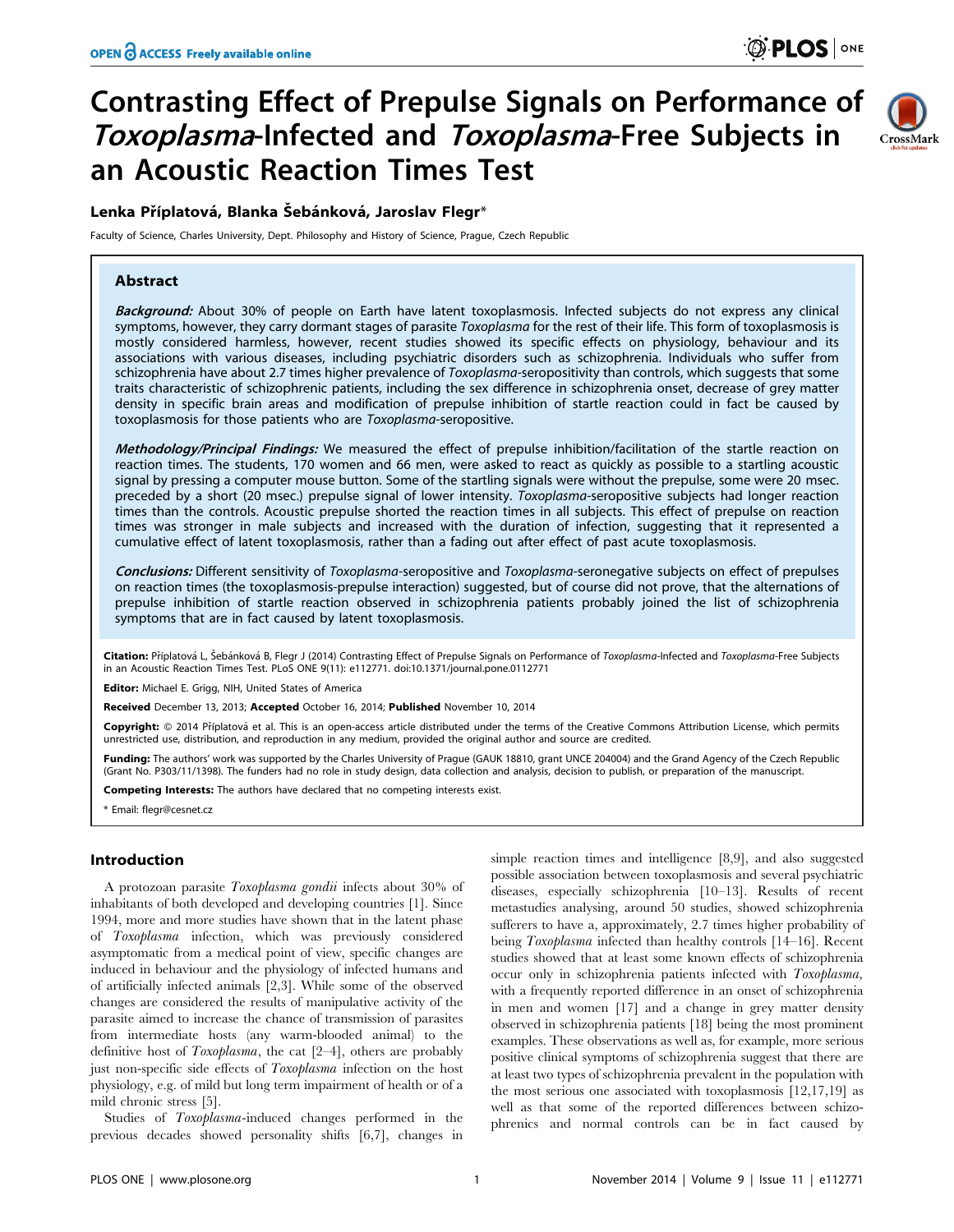toxoplasmosis itself rather than by schizophrenia. This can be true for the observed sex differences in the onset of schizophrenia, but not the decrease in density of grey matter as it was observed only in Toxoplasma-infected patients but not in Toxoplasma-infected controls [20]. Other traits that are considered to be characteristic of schizophrenia patients but could be potentially characteristic for Toxoplasma infected subjects are olfactory changes and differences in prepulse inhibition of startle reaction (PPI). Specific changes in olfactory functions and preferences were observed both in schizophrenia patients [21,22] and in Toxoplasma infected healthy humans [23] and animals [13,24-27]. Similarly, the effect of schizophrenia on startle reaction in prepulse inhibition test is widely known and is even suggested to be a sensitive tool for research of various types of mental disorders and neurobiological problems [28] including schizophrenia [29,30]. Male schizophrenic patients with early onset of the disease were reported to have profound deficits in PPI of startle response [31]. Modulation of startle response was also found in people with schizotypal personality disorder and even in relatives of schizophrenic patients [32], suggesting possibility to find PPI deficits also in healthy subjects with predispositions to schizophrenia. A recent study showed, that not only schizophrenia patients [33], but also Toxoplasma-infected controls have increased latency of startle reflex and decreased effect of prepulse on the latency than Toxoplasma-free subjects in acoustic startle reflex inhibition test [34].

While the studies suggesting an association between the latent toxoplasmosis and schizophrenia seem convincing, little is known about the mechanism underlying the connection, with the main suspect being the neurotransmitter dopamine, which plays an important role in aetiology and clinical picture of schizophrenia [35,36]. Research from three main areas back up our understanding that dopamine is also responsible for at least some of the changes associated with latent toxoplasmosis: (1) Genetic research showed T. gondii to have two genes encoding thyroxine hydroxylase, a rate-limiting enzyme in dopamine synthesis [37]. (2) Animal research showed changes in dopamine levels in infected mice and in brain tissues [38,39], as well as dopamine role in observed behavioural changes [40,41] and in production of T. gondii tachyzoites in infected tissues [42]. (3) In humans, behavioural changes associated with latent toxoplasmosis suggest differences in dopamine levels in seropositive subjects [43,44], and research of human neurotransmitter and neuropeptide systems showed (among other alterations) significant changes in protein levels of DRD1 in cells infected with type I strain of T. gondii [45]; DRD1 is involved in negative feedback regulation of dopamine release in the brain [46].

Following our previous studies of simple reaction times [8], we decided to further our understanding of Toxoplasma-induced changes in reaction times and sensorimotor gating using an experiment that combines simple reaction times tests with tests of PPI. In experiments conducted with healthy individuals it was shown that a startle signal preceding a go signal decreases reaction time [47]. It would be extremely adaptive for any predationtransmitted parasite to decrease or even switch off this startle facilitated reaction of an infected host, so called startReact [47,48], by, for example, decreasing the intensity of its startle reaction. It is known that PPI plays a significant role in modifying the startle while not affecting the decrease in reaction times [49]. However, in the original study the go signals and startle signals were different and of a different modality, namely using optical go signals and acoustic startle signals. Under natural condition, when a feline predator attracts its prey, the same signal usually plays a role of both go and startle signal. Therefore, we modified the usual setup of startReact experiments by using the startle acoustic signal as the go signal. Using this more ecologically relevant setup we tested the hypothesis that modulation of startle reaction by prepulses could influence reaction times of Toxoplasma-infected and Toxoplasmafree subjects differently.

#### Materials and Methods

#### Ethics statement

The study was approved by IRB of Faculty of Science (Eticka´ komise pro práci s lidmi a lidským materiálem Přírodovědecké Fakulty Univerzity Karlovy) and all experimental subjects signed the informed consent before the start of the study.

### Experimental subjects

236 biology students of Charles University in Prague (170 women and 66 men, the ratio corresponding to the sex ratio of Faculty of Science students' population) agreed with participating in the double-blind study. All subjects were Caucasians of a Czech or Slovak  $\langle$ <10%) nationality. A socioeconomic stratification of population of past Czechoslovakia is very low and this is especially true for population of students of Charles University, the most prestigious Czech university. No student reported any hearing problem and visual inspection of data suggested that no subject with such problems was among participants of reaction times test. All students underwent blood sampling for serological analysis, battery of psychological tests (results not used in the present study) and PC test of acoustic prepulse inhibition of simple reaction times. During the experiment, neither the subjects nor the laboratory assistant were aware of results of serological tests for toxoplasmosis. The students were paid 400 CZK (equivalent of \$ 20) for their participation in the study.

#### Serological analysis

Blood samples (1 ml of frozen sera) obtained from participants were sent to National Laboratory for Toxoplasmosis, National Institute of Public Health, Prague and screened for specific anti-Toxoplasma IgG antibodies using ELISA (SEVAC, Prague, Czech Republic) and complement fixation test (CFT, SEVAC, Prague, Czech Republic). Samples with high titres of IgG antibodies were tested for IgM (TestLine, Brno, Czech Republic) to exclude possible cases of acute toxoplasmosis. CFT titres from 1:8 to 1:128 are assumed to signify latent  $T.$   $gondii$  infection [50]. CFT results rather than results established by ELISA were used as CFT is more reliable in case of longer duration Toxoplasma infection [50]. Subjects with CFT titres 1:8 and higher and in the same time positive in the ELISA test (positivity index higher than 1.0) were considered Toxoplasma-infected, the four subjects with opposite results of CFT and ELISA tests as well as one subject positive in IgM tests were excluded from the study.

#### Psychomotor test

A PC test of acoustic prepulse inhibition of simple reaction times was developed on our workplace based on previously used test of simple reaction times [51]. The Windows XP, 7, 8 compatible program is available at [http://web.natur.cuni.cz/flegr/programy.](http://web.natur.cuni.cz/flegr/programy.php) [php](http://web.natur.cuni.cz/flegr/programy.php).

During the test, a plain grey screen with one button in the middle was presented and the subject was asked to click the left mouse button each time the sound stimuli was played. Bursts of white noise in intensity and duration used in standard tests of PPI were used in our experiment (duration of prepulse signal 20 ms, duration of startle stimuli 40 ms, background white noise present during the whole experiment), the time interval between prepulse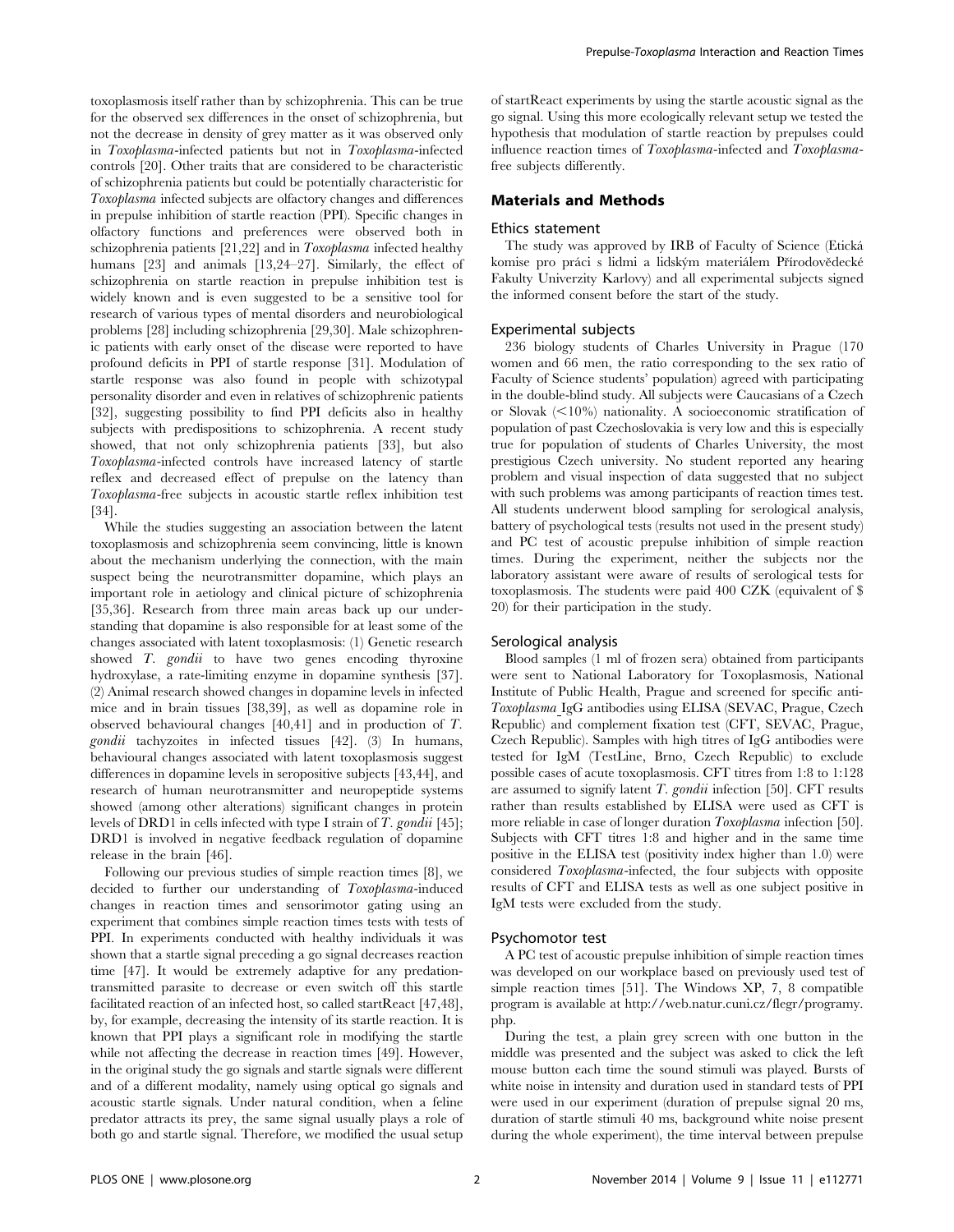and main stimuli was 20 ms. To avoid reactions to the prepulse instead of the main stimuli, pseudorandom prepulse signals without following stimulus were presented through the test. Stimuli were presented through headphones (Philips SHP1900) with volume set on maximum. All the subjects were tested using identical sets hardware. Three trial signals were played for the experimental subject to get accustomed to the experimental setting before the measured part of the experiment started. 32 prepulse preceded stimuli and 28 plain stimuli were presented in pseudorandom order ensuring similar representation of plain and prepulse preceded stimuli in the first, middle and last part of the program run. The same pseudorandom sequence of signals was used for all subjects. Program ended after the experimental subject responded to the last stimulus. Time from the beginning of the experiment to the last presented stimulus was 4 minutes 17 seconds. Based on a preexperimental testing, the intensity of background noise, prepulses, stimuli and intervals between prepulse and pulse were set to 57 dB, 67 dB, 107 dB and 20 msec., respectively. Under these conditions, different reactions to stimuli with and without prepulses were observed and no reactions of subjects to sole prepulses were observed. The intensity of acoustic signals were measured with calibrated digital storage oscilloscope Agilent DSO 5054A and the acoustic files were edited using Audacity 1.3 software.

#### Data analysis

Data were manually filtered to exclude all items longer than 1000 ms or shorter than 100 ms  $\leq 10\%$  of data). The mean reaction times for signals with  $(S_p)$  and without  $(S_n)$  prepulse and normalized differences of signals with and without prepulse were computed as  $Dn = (S_n-S_n)/S_n$ . The program package Statistica v. 9.0 was used for logistic regression, repeated measure GLM analysis, descriptive statistics and for testing the parametric statistical tests presumptions. For performing the nonparametric partial Kendall regression tests [52] we used Kendall Taus computed with the Statistica and an Excel sheet [53] available at http://web.natur.cuni.cz/flegr/programy.php. Data file for possible reanalysis is available at http://web.natur.cuni.cz/flegr/ data/audioPrepulse.txt.

## Results

The final set contained 236 subjects, 170 women (age 21.8, range 19–30, S.D. 2.12) and 66 men (age 22.2, range 19–31, S.D. 2.74). Forty four (44) Toxoplasma infected subjects were older than 192 Toxoplasma-free subjects (22.7 vs 21.7,  $t_{234} = 2.60$ , p = 0.01). Logistic regression with sex and age as independent factors showed no effect of sex (O.R. 0.86, C.I. $_{95} = 0.42 - 1.79$ , p = 0.69) and positive effect of age  $(O.R._{95} 0.142$  (range), C.I.  $_{95} = 0.03-0.68$ ,  $p = 0.015$  on probability of being Toxoplasma-infected.

Students missed less than 2% of stimuli and less than 10% of reaction times were too short (less than 100 msec. or too long (more than 1000 msec.). These suspect data were eliminated manually before the mean reaction times were calculated. No reactions on standalone prepulse signals were registered.

Repeated measure GLM with two dependent variables, namely mean reaction time with and without prepulse and independent variables toxoplasmosis (meaning seropositive subjects with latent infection), sex and age showed no main effect of age ( $p = 0.77$ ,  $\mu^2$  < 0.001), toxoplasmosis (p = 0.128,  $\mu^2 = 0.010$ ), sex (p = 0.308,  $\mu^2 = 0.004$ ) and prepulse (p = 0.262,  $\mu^2 = 0.005$ ) but significant effect of prepulse-sex  $(p=0.035, \mu^2=0.020)$  and prepulsetoxoplasmosis-sex (p = 0.020,  $\mu^2$  = 0.023) interactions, see Fig. 1. The presence of prepulse was associated with shorter reaction times and this effect (prepulse facilitation) was especially strong in Toxoplasma-infected men. Since our previous results suggested that toxoplasmosis negatively influences the ability of long-term concentration, rather than reaction times under ideal conditions of maximum concentration at the start of reaction time-tests [8,54], we repeated the GLM analysis with six dependent variables – the mean reaction time with and without prepulse for the  $1<sup>st</sup>$ ,  $2<sup>nd</sup>$ , and  $3<sup>rd</sup>$  third of the test, and independent variables toxoplasmosis, sex and age. The results of the test suggested the effects of timetoxoplasmosis-prepulse interaction ( $p = 0.010$ ,  $\mu^2 = 0.020$ ), timetoxoplasmosis-sex ( $p = 0.013$ ,  $\mu^2 = 0.019$ ), time-prepulse-sex (p = 0.026,  $\mu^2$  = 0.016) but not time-toxoplasmosis-prepulse-sex ( $p = 0.095$ ,  $\mu^2 = 0.010$ ). The separate GLM analyses for three parts of the tests showed that the effects of toxoplasmosis ( $p = 0.026$ ,  $\mu^2$  = 0.022), toxoplasmosis-sex interaction (p = 0.028,  $\mu^2$  = 0.021), prepulse-toxoplasmosis interaction ( $p = 0.009$ ,  $\mu^2 = 0.029$ ), prepulse-sex interaction ( $p = 0.006$ ,  $\mu^2 = 0.031$ ) and prepulse-toxoplasmosis-sex interaction ( $p = 0.014$ ,  $\mu^2 = 0.026$ ), were significant only for the final part of the test (Fig. 2).

To reveal whether observed statistical association represents the cumulative effect of latent toxoplasmosis or rather only a vanishing after-effect of past acute toxoplasmosis, we searched for a possible association between the concentration of specific anti-Toxoplasma antibodies (namely CFT titre) and the normalised difference between mean reaction time with and without prepulse. The age of subjects was controlled by using partial Kendall correlation test with ordinal variable CFT titre as a factor and continuous variable age as a covariate. In 44 Toxoplasma-positive subjects, the difference between reaction time with and without prepulse correlated negatively with concentration of anti-Toxoplasma antibodies ( $p = 0.025$ , Tau = -0.201, one-sided test), Fig. 3. Statistically, concentration of specific anti-Toxoplasma antibodies decreases with duration of latent toxoplasmosis. Therefore, existence of a negative correlation between difference in reaction times with and without prepulse suggested that the observed toxoplasmosis-prepulse interaction increased with time from the moment of Toxoplasma infection.

#### **Discussion**

Results of our study performed on 236 students showed that the Toxoplasma infected subjects, especially men, had significantly prolonged reaction times to simple acoustical signals. All subjects reacted more quickly on acoustical signals that were preceded with a weak prepulse and this positive effect of the prepulse was strongest for Toxoplasma-infected men. The observed effects of prepulse-toxoplasmosis interaction increased with duration of Toxoplasma-seropositivity estimated on the basis of anti-Toxoplasma antibodies concentration, suggesting that the effect is most probably the results of slow and cumulative changes induced by latent toxoplasmosis, rather than of the transient after-effect of past acute toxoplasmosis.

Effect of latent toxoplasmosis on simple acoustical-signal reaction times was stronger in the third part of the test. This agrees with already published studies showing that the difference in reaction times between Toxoplasma-seropositive and Toxoplasma-seronegative subjects was absent in the first minute of the 3 minutes test, increased to its maximum in the second minute of the test when the performance of Toxoplasma-seropositive subjects declined, and decreased again in the third minute of the test when the psychomotor performance of Toxoplasma-seronegative subjects declined too [8,51,54]. All previous studies showing the effect of latent toxoplasmosis on reaction times used visual rather than acoustical signals without any prepulse. Therefore, the present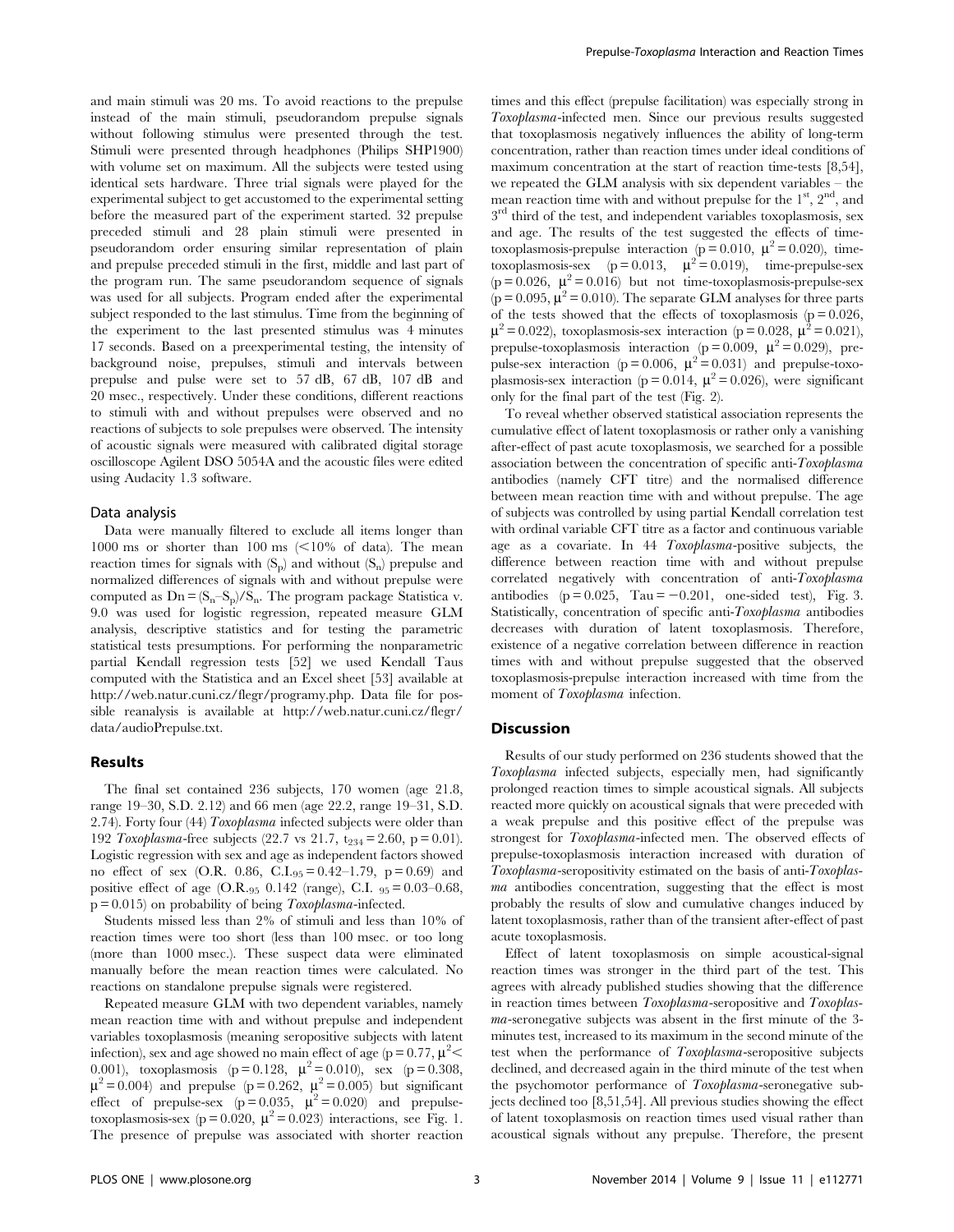

Figure 1. Influence of toxoplasmosis, prepulse and sex on reaction time. Vertical bars denote 0.95 confidence intervals. doi:10.1371/journal.pone.0112771.g001





doi:10.1371/journal.pone.0112771.g002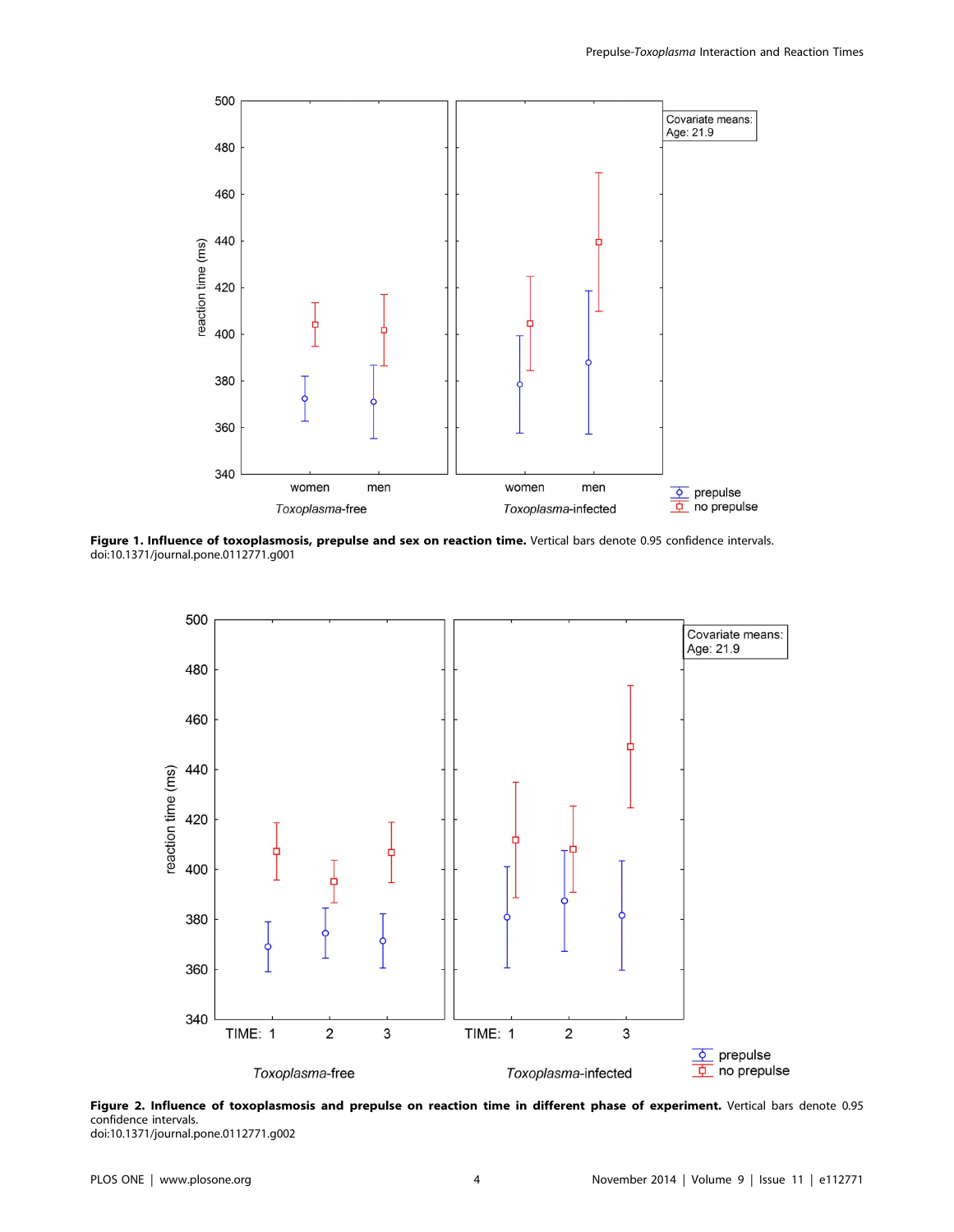

Figure 3. Correlation of anti-Toxoplasma antibodies titres with effect of prepulse on reaction times in Toxoplasma-infected subjects. Effects of prepulse on reaction time of each rater was calculated as the difference of his mean reaction times with and without prepulse/his mean reaction times without prepulse. doi:10.1371/journal.pone.0112771.g003

results, namely the decrease of the effect of latent Toxoplasma infection on reaction time on prepulse preceded-signals should be confirmed in future studies using visual signal reaction time tests.

Our study revealed very strong facilitating effects of prepulses on the reaction time in all categories of subjects. The difference was about 30 ms for Toxoplasma-free and about 70 ms for Toxoplasma-infected men. This prepulse-associated decrease of reaction time cannot be explained by students' reacting on prepulse rather than on signals as about same number of prepulses was presented alone, without following signal and the students never responded to the standalone prepulse signals. Moreover, the decrease of latency by 70 ms in Toxoplasma infected subjects was larger than the interval between pulse and prepulse. Similar but weaker effect of acoustical prepulses on startle reflex latency (not on the simple reaction time) was already reported in [34]. The most probable explanation of the effect observed in our study is that the prepulse either decreases possible startle response of probands triggered by signals that could otherwise prolong reaction times of all subjects [55], or conveys attention of probands to the following signal.

Our a priory hypothesis was based on the former hypothesis, however, the obtained data are in better agreement with the latter one. In the questionnaire studies, the Toxoplasma-infected subjects answer that they have no or weak and slow startle reaction [7]. We expected that due to their weaker startle reaction, reaction times of Toxoplasma-infected subjects will be less affected by prepulse than the Toxoplasma-free controls. However, our results suggest the opposite – the positive effect of prepulse was stronger in the Toxoplasma-infected subjects than in the Toxoplasma-free subjects.

It must be acknowledged, however, that the effects of prepulse on startle reaction, both on its intensity and latency, are highly context dependent and, for example, for many combinations of intensity and signal-prepulse interval the inhibition can turn into the enhancement [49,56,57]. The most parsimonious, but still speculative, explanation of the present phenomenon is that the Toxoplasma-infected subjects, especially those that are infected for very long time, lose their concentration during the third part of the reaction time test and the prepulse conveys their ''attention'' to immediately succeeding signal. It must, however, be emphasized that the experimental subjects did not recognized the existence of two types of signals, the signals with and without the prepulse. Their reactions to the prepulses were therefore purely subconsciously driven by some extra cortical circuit.

The results of present studies supported, but of course not proved, our notion suggesting that many reported effects of schizophrenia, including the aberrant effects of prepulses in the startle inhibition tests, are in fact effects of Toxoplasma infection due to increased prevalence of subjects with latent toxoplasmosis in schizophrenia patients [14–16]. However, the study of Pearce et al. [34] showed that schizophrenia patients had larger startle reflex latency than the controls regardless of their toxoplasmosis-status, i.e. no significant schizophrenia-toxoplasmosis interaction was observed in their study. Similarly, they found no effect of schizophrenia-toxoplasmosis-prepulse or toxoplasmosis-prepulse interactions. This seems to contradict our results showing toxoplasmosis-prepulse interaction and also to our hypothesis according to which Toxoplasma-free schizophrenia patients are expected to have similar effect of prepulses on startle reflexes as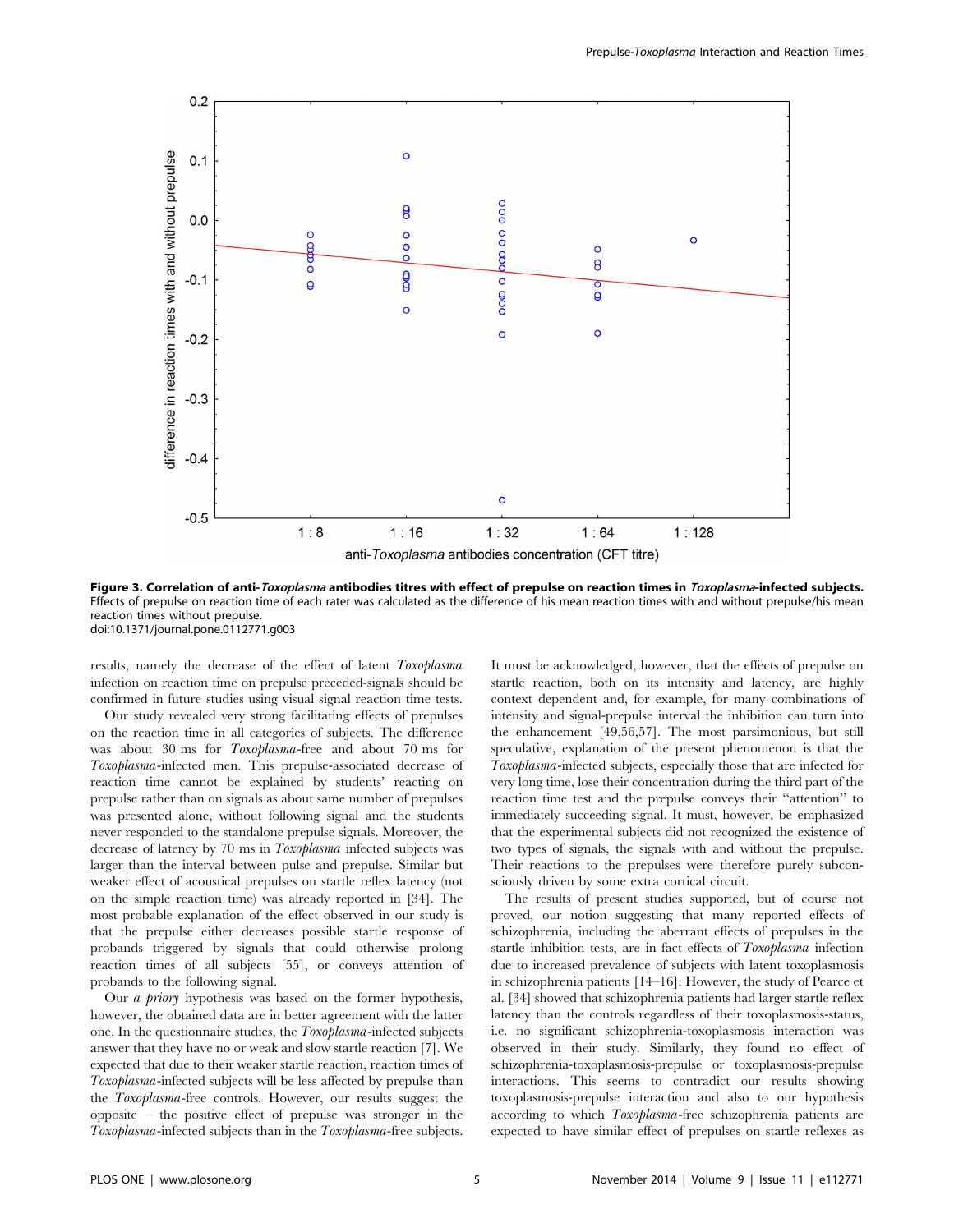Toxoplasma-free controls. It must be reminded, however, that startle reaction, which has the latency about 50 ms after the ''go'' signal is very different process than oriented reaction in simple reaction time tests. Startle reaction is reliably modified by cognitive and emotional processes [56] but the same is even more true for far more complex oriented reaction. Both studies included similar number of Toxoplasma-infected subjects, however, by analysing differences of mean with- and without-prepulse reaction time calculated separately for each subject we used more sensitive within-subject technique in searching for toxoplasmosis-prepulse interaction. It must be also reminded that that the commercial diagnostic kits are optimized for diagnosis of acute and postacute toxoplasmosis and have relatively high frequency of false negative results in subjects with old parasite infection and therefore with low concentration of antibodies [58]. Moreover, recent results show that the diagnostic kits have too high specificity, they probably detect just the most common strains of Toxoplasma gondii [59]. This can be solved either by using several different tests based on different antigens, which is the only possibility in the clinical practice, or by analyzing the data with special permutation tests for false negative results contaminated-data, rather than with standard statistical test [60], which is the solution applicable in the research project only. While most of latent toxoplasmosis researchers including Pearce et al. [34] use just one diagnostic test for the diagnosis of the Toxoplasma infection, we always use two tests and exclude about 10% of subjects with discordant results of tests. The possible presence of a larger subpopulation of false negative subjects with oldest infections and therefore also probably with largest cumulative effect of latent toxoplasmosis in subpopulation of Toxoplasma-negative patients than in Toxoplasmanegative controls could explain observed effects of prepulses on startle reaction in Toxoplasma-negative schizophrenia patients.

#### Limitations of present study

The effect of toxoplasmosis-prepulse interaction was stronger in male students. In the same time, the number of men in the Faculty of Science biology students and therefore also in our experimental set was rather low – only 14 male students were  $Toxoplasma$ infected. It will be therefore necessary to repeat a similar study with a larger sample. Such repetition is very urgent because the effect of Toxoplasma-seropositivity is known to depend on RhD phenotype and genotype of subjects [61,62]. The negative effects of Toxoplasma-seropositivity are usually much stronger in RhD negative subjects and are sometimes even absent in the most numerous RhD positive heterozygotes [61]. However, the number of RhD negative subjects is about 16% in the Czech population and therefore much larger experimental sample will be necessary to collect for controlling this important confounding factor. It must be noted, however, that the RhD negative subjects were equally

# References

- 1. Tenter AM, Heckeroth AR, Weiss LM (2000) Toxoplasma gondii: from animals to humans. Int J Parasitol 30: 1217–1258.
- 2. Flegr J (2013) Influence of latent Toxoplasma infection on human personality, physiology and morphology: pros and cons of the Toxoplasma-human model in studying the manipulation hypothesis. Journal of Experimental Biology 216: 127–133.
- 3. McConkey GA, Martin HL, Bristow GC, Webster JP (2013) Toxoplasma gondii infection and behaviour - location, location, location? Journal of Experimental Biology 216: 113–119.
- 4. Webster JP (2007) The effect of Toxoplasma gondii on animal behavior: Playing cat and mouse. Schizophr Bull 33: 752–756.
- 5. Lindová J, Kuběna AA, Šturcová A, Křivohlavá R, Novotná M, et al. (2010) Pattern of money allocation in experimental games supports the stress hypothesis of gender differences in Toxoplasma gondii-induced behavioural changes. Folia Parasitol 57: 136–142.

represented in Toxoplasma-infected and Toxoplasma-free men (they were no significantly more frequent in Toxoplasma-infected than Toxoplasma-free women) and that an uncontrolled but balanced confounding factor increases the risk of false negative but not the false-positive results [2]. Toxoplasma is known to influence not only the reaction times but also a level of testosterone and therefore also competitiveness (and motivation) of subjects [63]. Therefore, the effect of Toxoplasma infection on performance in particular tests can be even opposite (positive) in different populations [2]. Therefore, our university students-study should be repeated also on different populations such as soldiers or blood donors or on the general population sample. Test subjects in the presented study weren't tested for hearing inaccuracy; although the tests subjects were mostly healthy young individuals, it is possible several of them might have a minor hearing problem that could affect the presented results.

On the basis of the negative correlation between the effect of prepulse stimuli and concentration of anti-Toxoplasma antibodies we suggested that the observed effect of latent toxoplasmosis increases with time passed from the moment of infection. It must be mentioned, however, that the concentration of antibodies only indirectly reflects the time passed from the moment of infection and can also be influenced by other factors, e.g. the intensity of the infection and the immunocompetence of a subject.

We confirmed that latent toxoplasmosis influenced the performance of subjects in psychomotor performance tests. We also confirmed earlier observations indicating that the ability of longterm concentration rather than the best reaction times are influenced by the infection. For the first time we demonstrated different effects of prepulse on reaction times of Toxoplasmainfected and Toxoplasma-free subjects, especially males. Existence of this effect independently suggests that the ability of concentration most probably plays the role in the latent toxoplasmosisassociated impairment of performance in reaction time tests. In the present paper we studied the effect of prepulse on the reaction times and not on the startle reaction, which latter is the subject of most of prepulse studies, or on StartReact [47,48], but on latency facilitation of oriented reactions. Our results support the hypothesis that the increased prevalence of toxoplasmosis in schizophrenia patients in connection with atypical responses of Toxoplasma-infected subjects to prepulses could be responsible for the well-known differences in reactions of schizophrenia patients in prepulse inhibition of startle reaction tests.

# Author Contributions

Conceived and designed the experiments: JF LP. Performed the experiments: LP BŠ. Analyzed the data: JF. Contributed reagents/ materials/analysis tools: JF. Wrote the paper: JF LP.

- 6. Flegr J, Hrdy´ I (1994) Influence of chronic toxoplasmosis on some human personality factors. Folia Parasitol 41: 122–126.
- 7. Flegr J (2010) Influence of latent toxoplasmosis on the phenotype of intermediate hosts. Folia Parasitol 57: 81–87.
- 8. Havlíček J, Gašová Z, Smith AP, Zvára K, Flegr J (2001) Decrease of psychomotor performance in subjects with latent 'asymptomatic' toxoplasmosis. Parasitology 122: 515–520.
- 9. Flegr J, Preiss M, Klose J (2013) Toxoplasmosis-associated difference in intelligence and personality in men depends on their Rhesus blood group but not ABO blood group. PLoS ONE 8.
- 10. Torrey EF, Yolken RH (2007) Editors' introduction: Schizophrenia and toxoplasmosis. Schizophr Bull 33: 727–728.
- 11. Yolken RH, Dickerson FB, Torrey EF (2009) Toxoplasma and schizophrenia. Parasite Immunol 31: 706–715.
- 12. Flegr J (2013) How and why Toxoplasma makes us crazy. Trends Parasitol 29: 156–163.